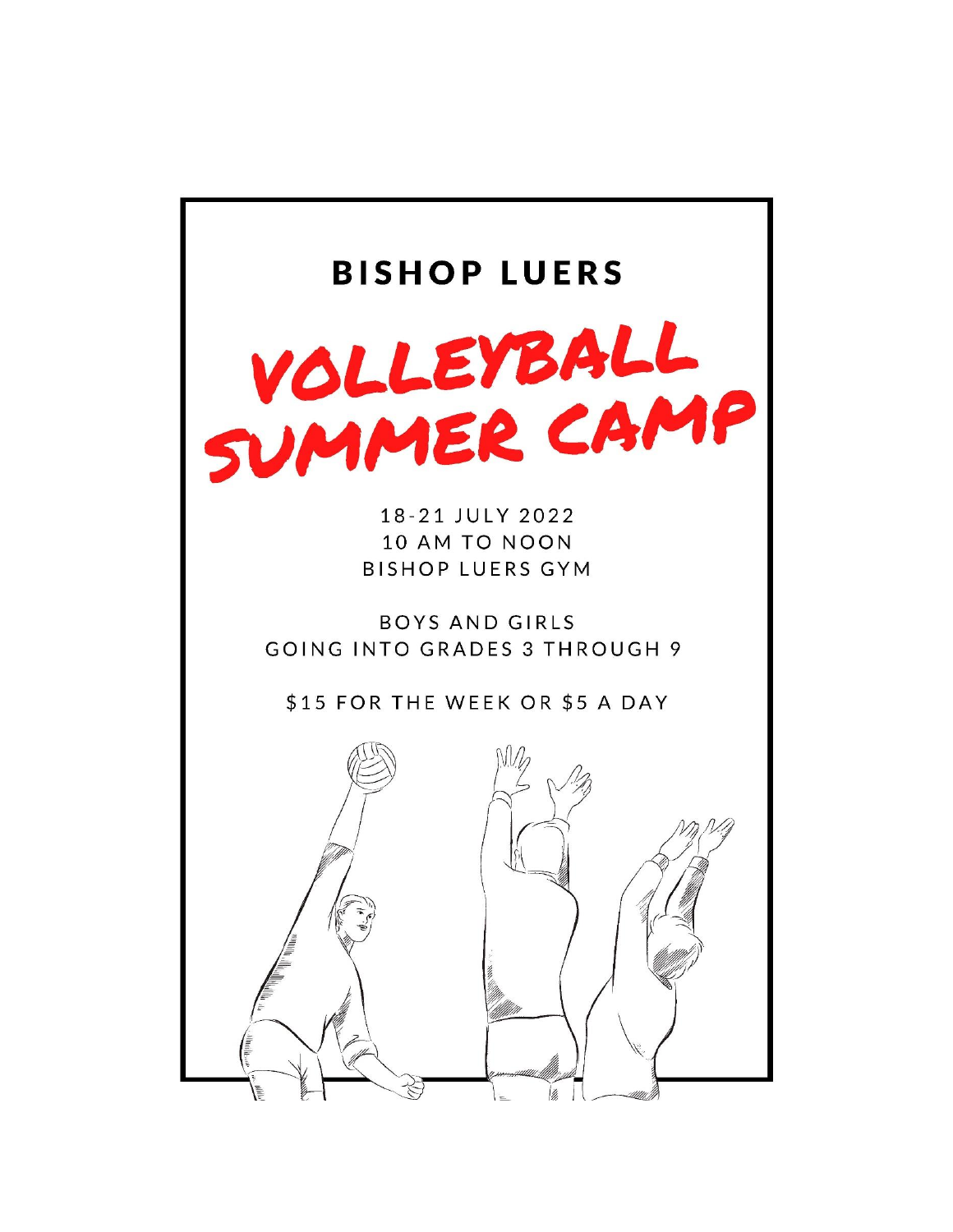

# 2022 Bishop Luers Volleyball Camp

What: Bishop Luers Volleyball Camp for 3<sup>rd</sup> –9<sup>th</sup> graders (2022-2023 school year) \*\*High school campers must be registered students of Bishop Luers High School\*\* **When:** July 18-21 **Time:** 10am - Noon **Where:** Bishop Luers High School, 333 E. Paulding Road, Fort Wayne, IN 46816 **Cost:** \$15 for the week or \$5 a day **Equipment Needed:** Knee pads, water bottle

**Camp Objectives**: Introduce young campers to the sport of volleyball and sharpen skills for older campers all in a FUN atmosphere.

**Camp Staff**: Campers will receive instruction from the Bishop Luers coaching staff, and BLHS volleyball players. Trainer will be on sight to ensure the safety of all.

**Registration**: Complete the attached registration form and return by **Monday, July 18th .**

Checks and money orders should be made out to: Bishop Luers Volleyball. Mail to: Bishop Luers High School 333 E. Paulding Rd. Ft. Wayne, IN 46816

May be dropped off at school (summer hours are 9am-1pm Monday-Thursday.)

**You may also register online through Eventlink** (link at the Bishop Luers Athletics page).

*Walk-ups accepted.*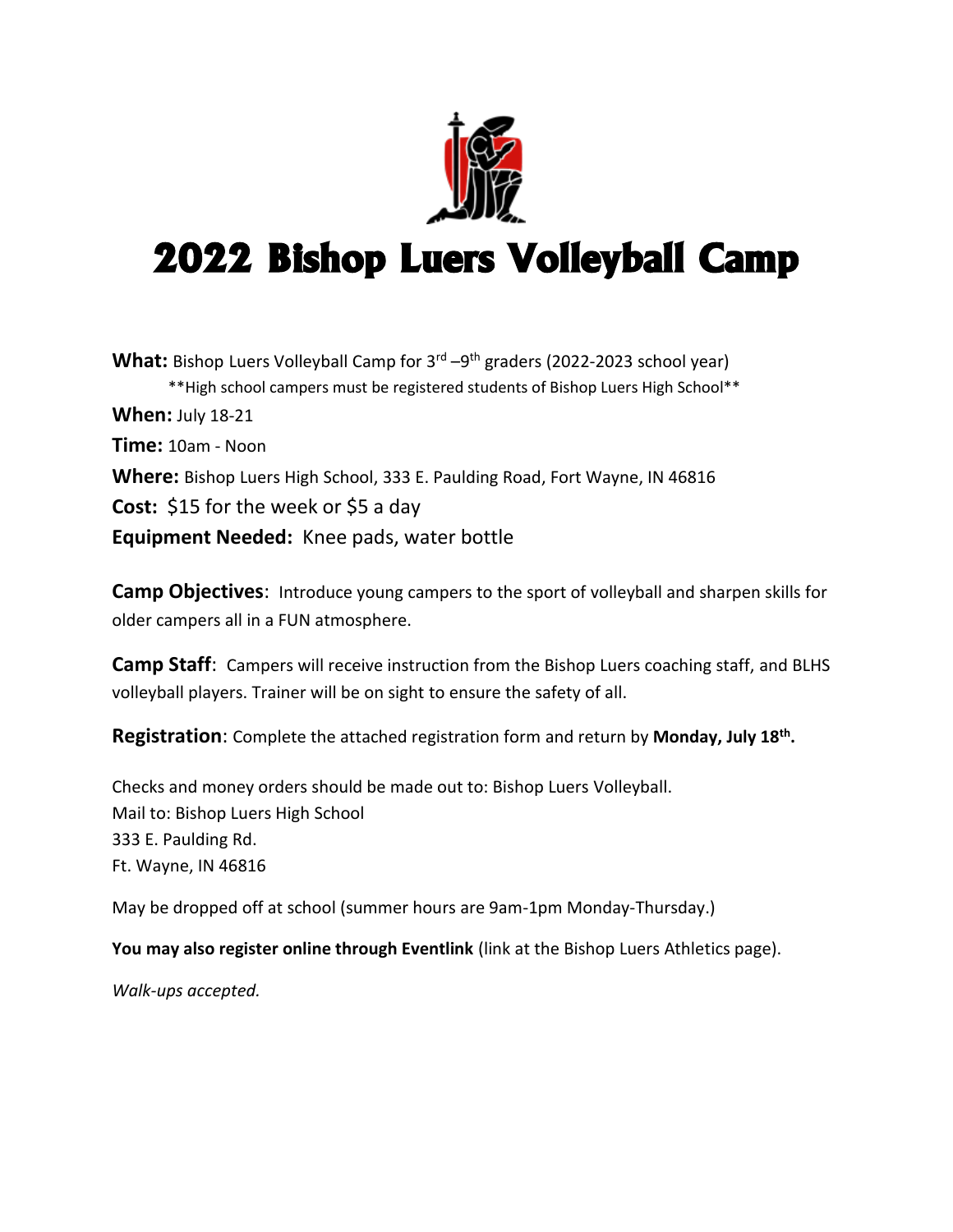### **2022 Bishop Luers Volleyball Camp**

*Registration Form*

#### For online registration:

- 1. Visit Eventlink.com.
- 2. Sign In/ Create Account for Bishop Luers High School
- 3. Select "Eventlink Registrations"
- 4. Select "Summer Camps"
- 5. Select "2022 Summer Volleyball Camp"
- 6. Complete registration and pay camp fee. *Please note: If registering multiple campers online, multiple forms will need to be completed.*

| To pay in cash or by check:            |
|----------------------------------------|
| Return this form with a check/cash to: |
| <b>Bishop Luers Volleyball</b>         |
| 333 E. Paulding Rd.                    |
| Fort Wayne, IN 46816.                  |

| <b>Camper's Name:</b> | Grade (2022-2023):        |
|-----------------------|---------------------------|
| <b>Camper's Name:</b> | <b>Grade</b> (2022-2023): |
| <b>Camper's Name:</b> | Grade (2022-2023):        |

\_\_\_\_\_\_\_\_\_\_\_\_\_\_\_\_\_\_\_\_\_\_\_\_\_\_\_\_\_\_\_\_\_\_\_\_\_\_\_\_\_\_\_\_\_\_\_\_\_\_\_\_\_\_\_\_\_\_\_

**Parent/Guardian Name**:

**Emergency Contact #:** \_\_\_\_\_\_\_\_\_\_\_\_\_\_\_\_\_\_\_\_\_\_\_\_\_\_\_\_\_\_\_\_\_\_\_\_\_